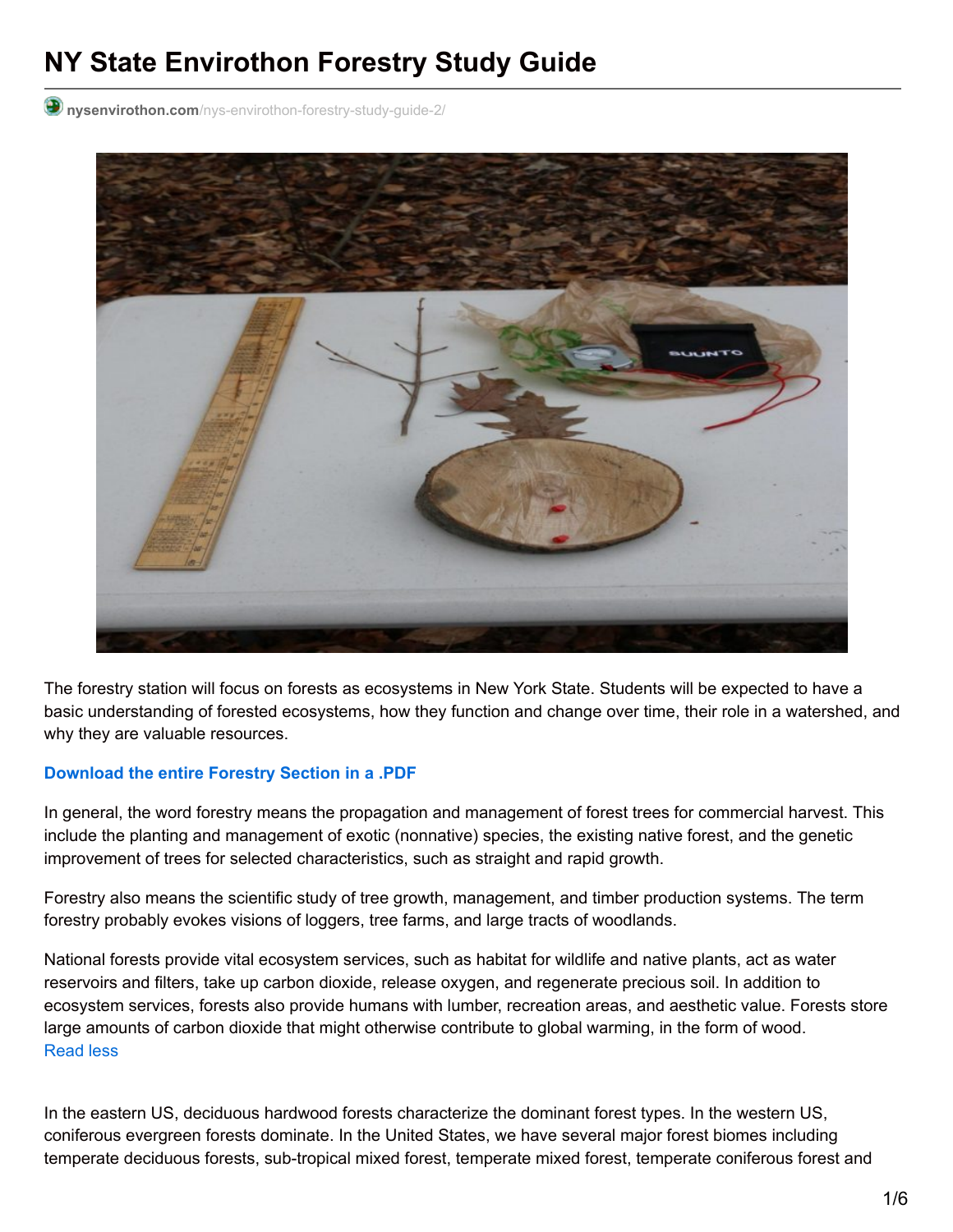taiga. Much of the forest area in the west still remains under public ownership, held as either national forest or Bureau of Management land. In the east, however, much of the surviving forests are under private ownership. Founded in 1905 by Gifford Pinchot, the United States Forest Service (part of the US Department of Agriculture) is the single-most important agency with reference to public forest land.

Students should be aware of and knowledgeable about the following: identification of common tree 14 species as well as tree parts and function; basic characteristics of forests and forest structure; forests as ecosystems; a general knowledge of forest history in our region; issues affecting forest health and management including invasive plants, fragmentation and urban sprawl; plant and animal communities that inhabit local forests; and silvicultural practices.

# **Forestry Outline**

# **I. Tree Physiology and Tree and Shrub Identification**

- A. Identify parts of tree, including tissue of roots, stem, and leaves
- B. by leaves, bark, flower or seed for trees listed in "Know Your Trees" without a key
- C. by leaves, bark, flower or seed for uncommon trees using a key

# **II. Forest Ecology**

- A. Forest Structure
- B. Ecological Concepts and terminology
- 1) Relationship between soil and forest type
- 2) Levels of succession
- C. Factors influencing tree growth and forest development
- 1) climate, insects, microorganisms, and wildlife
- D. Forest Health
- 1) Identify common insects and diseases
- 2) Identify invasive species

## **III. Sustainable Forest Management**

A. Silvicultural Techniques (thinning, single tree or group tree selection, shelterwood, clearcutting, seed tree) B. Silviculture Systems (clear-cutting , seed tree method, evenaged management, unevenaged management, shelterwood and selection)

- C. Silviculture treatments (Planting, thinning, harvesting)
- D. Forestry tools and equipment
- 1) Basal Area
- 2) Diameter
- 3) Height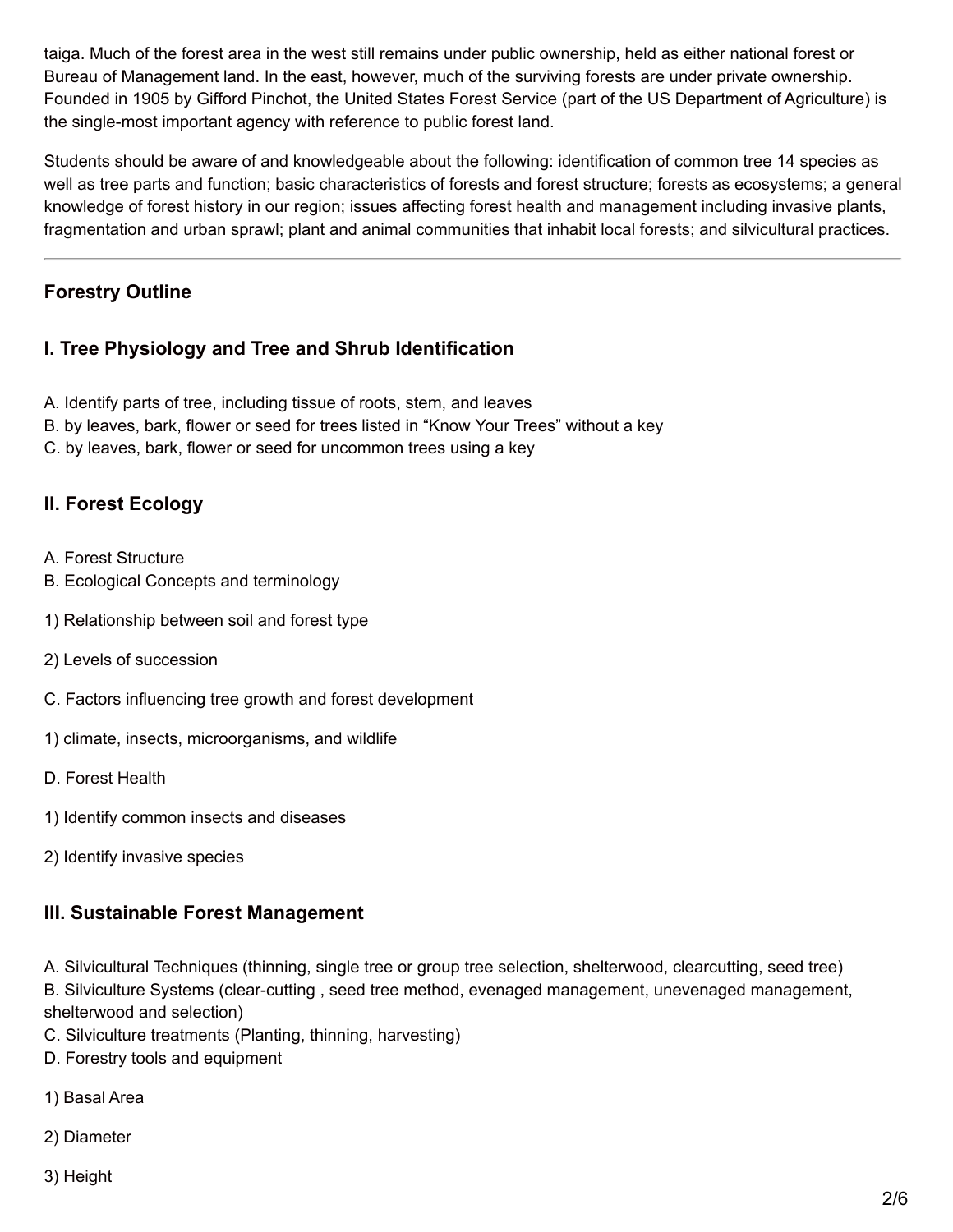E. Factors influencing management decisions (ecological, financial, social)

## **IV. Uses of Trees and Woods**

- A. Community Trees- their values, threats to them and challenges growing them
- B. Social and Economic Value
- 1) Products
- 2) Watershed protection
- 3) Wildlife

#### **Forestry Learning Objectives**

*For successful completion of the forestry section, contestants should be able to:*

- Understand tree growth, parts and tissues of a tree, and the life cycle of a tree.
- Identify common tree species from bark, leave or seed without a key, and identify unusual trees and shrubs through the use of a key.
- Know the typical forest structure: canopy, understory and ground layers and crown classes and the common species that are found in each layer.
- Understand forest ecology concepts and factors affecting them, including tree communities, regeneration, competition, and primary and secondary succession.
- Identify the abiotic and biotic factors in a forest ecosystem, and understand how these factors affect tree growth and forest development including the relationship between soil and forest types. Consider factors such as climate, insects, microorganisms, and wildlife.
- Be familiar with and able to identify common and invasive tree pests and diseases. Be able to identify associated control methods.
- Understand silvicultural terms, and be able to explain the uses of the following techniques: thinning, single tree and group tree selection, shelterwood, clearcutting, and seed tree management and high grading.
- Explain the following silviculture systems: clear-cutting , seed tree method, evenaged management, unevenaged management, shelterwood and selection.
- Know how to use forestry tools and equipment in order to measure tree diameter, height and basal area. Know how to use and read a Biltmore stick, grade scale and log chart.
- Understand how forest health and management affect biodiversity, global warming, and forest fragmentation.
- Understand how economic, social and ecological factors influence forest management decisions.
- Understand the importance and value of trees in urban and community settings, and know the factors affecting their health and survival.
- Understand the economic value of forests and know many of the products they provide to people and society.
- Understand why trees and forests are important to human health, recreation, wildlife, and watershed quality.

#### **Forestry Sample Questions**

**1.What are two of the beneficial functions most tree roots provide a tree?**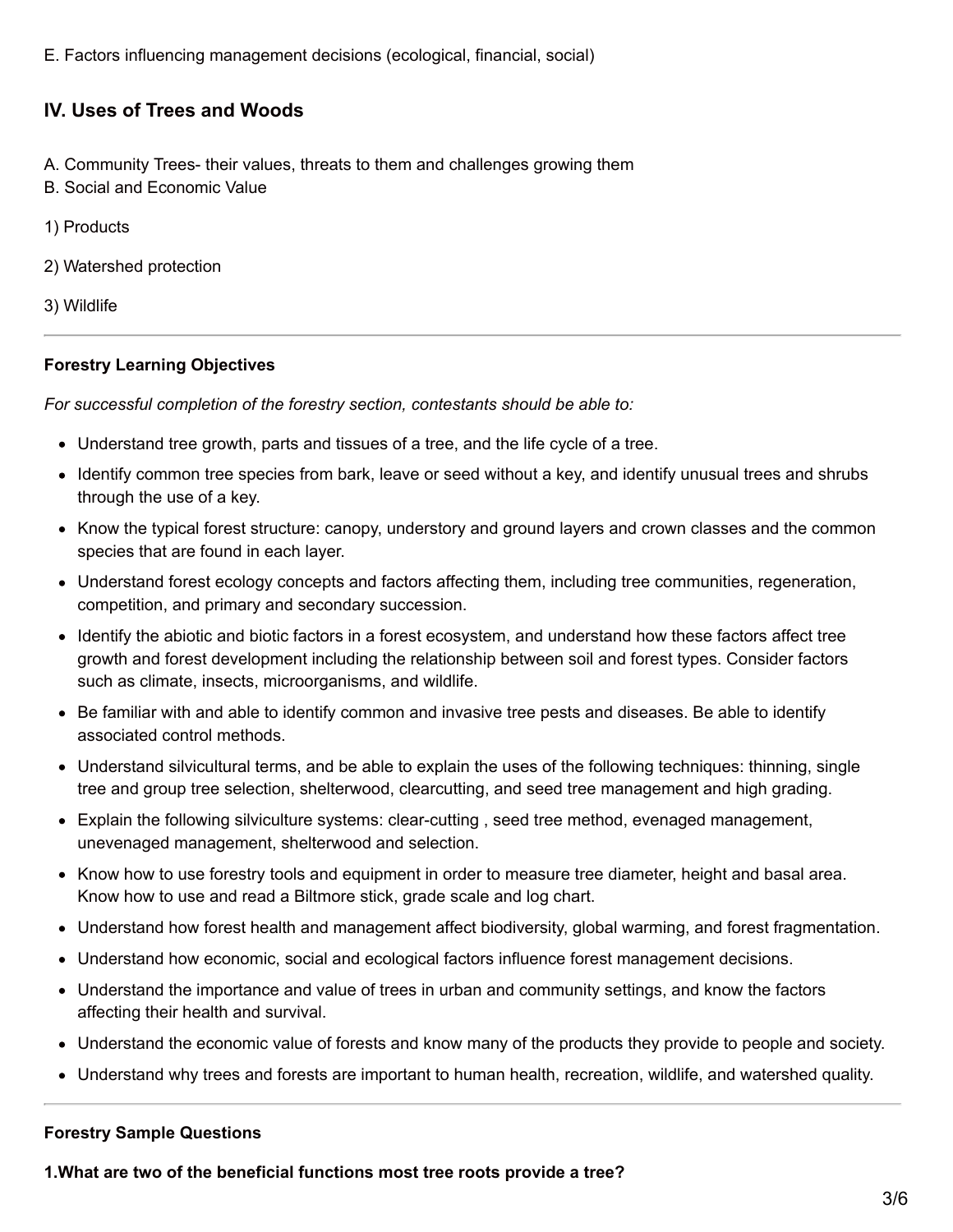- a.Nutrient sublimation and soil stabilization.
- b.Water absorption and wildlife habitat.
- c.Mechanical support and water absorption.
- d.Water absorption and nitrogen fixing in the soil.

# **2.Greater economic return from multiple timber sales is achieved by \_\_\_\_\_\_\_\_\_\_\_\_\_?**

a.Periodic harvesting of trees which are over a specified diameter but, no more often than 10 years apart. b.Use of a standard contract with every harvest.

c.Thinning out the largest trees, leaving some large and mostly small trees to grow.

d.Determining the stand structure, composition, age, health then developing a management plan.

# 3. Identify by species the trees numbered 1 through 7. Each of the lists below contains 5 tree species. Which **list contains only tree species you have just identified?**

a.Scotch (Scots) pine, Red oak, Basswood, White ash, Acer saccharinum b.White ash, Larch, Sugar maple, Shagbark hickory, Quercus rubra c.White pine, Red cedar, Sugar maple, Red oak, Fraxinus americana d.Sugar maple, White cedar, White ash, Shagbark hickory, Prunus serotina e.Red maple, Red cedar, White ash, Pitch pine, Quercus rubra

# 4. Which of the individual trees that you identified would be most valuable in terms of mast production for **squirrels?**

- a.1
- b.2
- c.3
- d.4

**5.Measure the tree labeled number 4 for: D.B.H., merchantable saw-log height and, total height. [When you** are near the tree, you will notice a line marked on the ground and various distances from the tree are **marked along this line. You may use this as needed or not.] The correct results are:**

a.18", 2.5 logs, 75 feet b.14", 24 ft., 80 feet c.24", 40 ft., 75 feet d.18", 2 logs, 32 feet

# **6.Observe and consider the condition, structure, and composition of the woodlot before you. Which statement best characterizes the woodlot?**

a.Early successional forest, re-colonizing an old field.

b.Young second growth forest with residual overstory from previous harvest

c.Old growth forest in decline with regenerating understory.

d.Mature, fully-stocked overstory with developed hardwood tree understory.

7. If you are to affect some kind of change in structure and / or composition of a forest stand, with the aim of doing the greatest good for a goal, in the least expensive way then one or more environmental conditions must be manipulated. Choose the limiting factor you would most likely target in your plan of activities for a **timber stand with sawlog production as a primary goal.**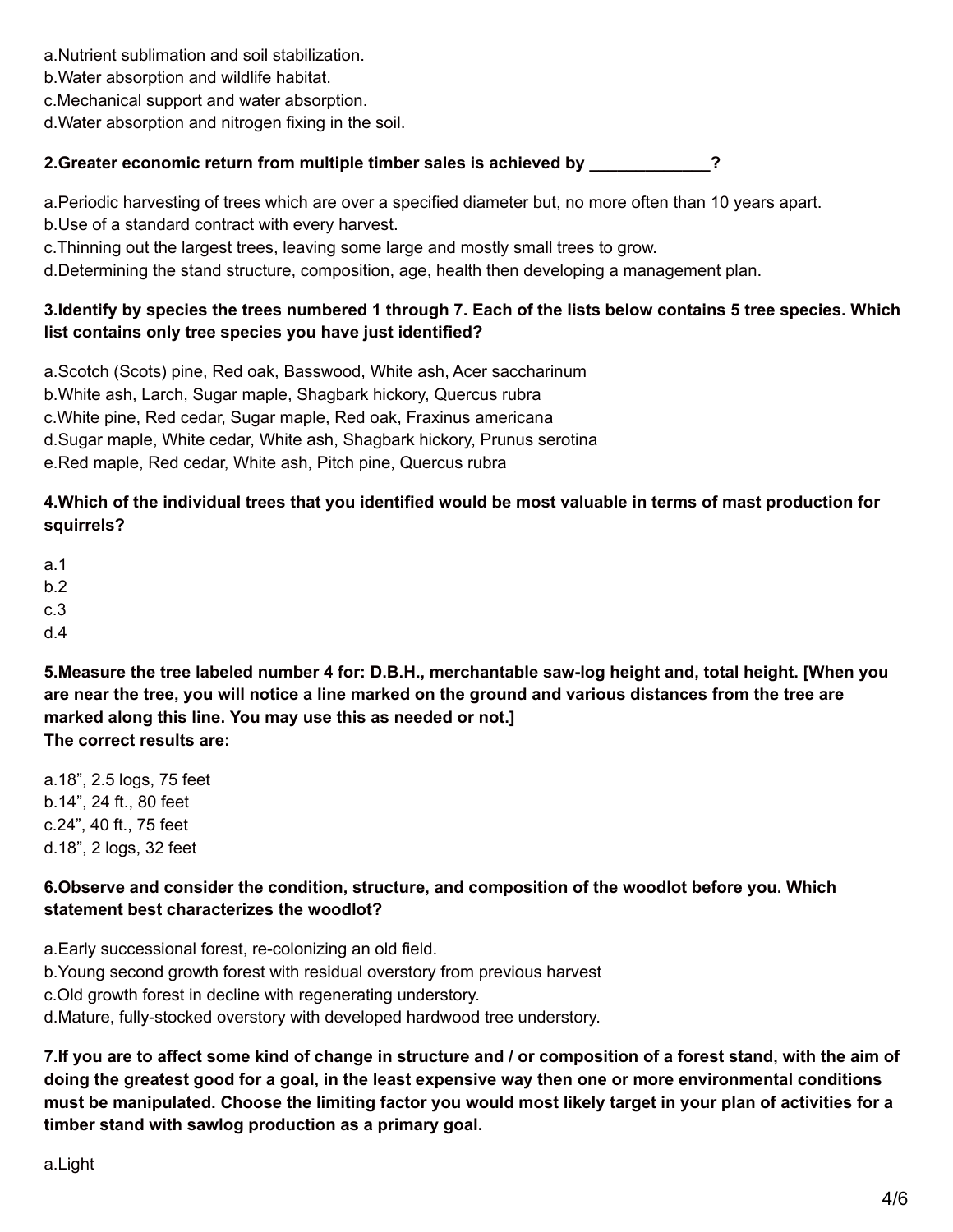b.Nutrients c.Water d.Spacing e.Ownership objectives f.Market values

## **8.The insect in the specimen container labeled B is a?**

a.Asian long-horned beetle b.White spotted sawyer c.Spruce beetle d.Hemlock wooly adelgid

## **9.Regenerating shade tolerant species is best done through which of the following cutting practice choices?**

a.Crown thinning b.Single tree selection c.Clearcutting d.Thinning from below

## **Forestry References**

## **I. Tree Physiology and Tree and Shrub Identification**

[Know](http://www.nysenvirothon.com/Referencesandother/Know_Your_Trees.pdf) Your Trees , [What](http://www.nysenvirothon.com/Referencesandother/What_Tree_Is_It.pdf) Tree is it, Silvics [Manual](http://www.nysenvirothon.com/Referencesandother/silvics_vol1.pdf) 1, Silvics [Manual](http://www.nysenvirothon.com/Referencesandother/silvics_v2.pdf) 2, Tree [Decay](http://www.nysenvirothon.com/Referencesandother/treedecay.pdf), Stem & Root [Anatomy](http://www.nysenvirothon.com/Referencesandother/Stem___Root_Anatomy.pdf), Tree Biology 1, Tree [Biology](http://www.nysenvirothon.com/Referencesandother/Tree_Biology2.pdf) 2, [Physiology](http://www.nysenvirothon.com/Referencesandother/Tree_Biology1.pdf) of Trees

## **II. Forest Ecology**

Forest [Regeneration,](http://www.nysenvirothon.com/Referencesandother/Early_Successional_Forest_Ecosystems.pdf) Forest [Ecology](http://www.nysenvirothon.com/Referencesandother/Forest_Ecology.pdf), Forest [Succession](http://www.nysenvirothon.com/Referencesandother/ForestSuccession.pdf), Asian Long [Horned](http://www.nysenvirothon.com/Referencesandother/Asian_Longhorned_Beetle_or.pdf) Beetle, Early Successional Forest Ecosystem, Northeastern Forest [Regeneration](http://www.nysenvirothon.com/Referencesandother/Forest_Tent_Caterpillar.pdf) Handbook, Asian Longhorn Beetle or [Whitespotted](http://www.nysenvirothon.com/Referencesandother/Asian_Longhorned_Beetle_or.pdf) Sawyer, Forest Tent Caterpillar, Dutch Elm [Disease](http://www.nysenvirothon.com/Referencesandother/Dutch_Elm_Disease.pdf), Beach Bark [Disease](http://www.nysenvirothon.com/Referencesandother/Beech_Bark_Disease.pdf), [Emeral](http://www.nysenvirothon.com/Referencesandother/Emerald_Ash_Borer.pdf) Ash Borer, [Spruce](http://www.nysenvirothon.com/Referencesandother/Spruce_Beetle.pdf) Beetle, [Sudden](http://www.nysenvirothon.com/Referencesandother/Sudden_Oak_Death.pdf) Oak Death, [Scleroderris](http://www.nysenvirothon.com/Referencesandother/Scleroderris_Canker_of_northern_Conifers.pdf) Canker of Northern Conifers, [Invasive](http://www.nysenvirothon.com/Referencesandother/ip_field_guide.pdf) Plants Field Guide , [Ecology](http://www.nysenvirothon.com/Referencesandother/ecology_of_dead_wood.pdf) of Dead Wood

## **III. Sustainable Forest Management**

Harvesting & Forest [Management,](http://www.nysenvirothon.com/Referencesandother/Harvesting_and_Forest_Management.pdf) [Silvicultural](http://www.nysenvirothon.com/Referencesandother/Silvicultural_Systems.pdf) Systems, Tree [Scale](http://www.nysenvirothon.com/Referencesandother/Tree_Scale_Stick.pdf) Stick, How Much [Lumber](http://www.nysenvirothon.com/Referencesandother/How_Much_Lumber_in_That_Tree.pdf) in That Tree, Managing Forest for Wildlife & [Compatible](http://www.nysenvirothon.com/Referencesandother/Managing_Forest_for_wildlife.pdf) Uses for [Wildlife](http://www.nysenvirothon.com/Referencesandother/Managing_Forest_for_wildlife.pdf)

## **IV. Uses of Trees and Woods**

[Community](http://www.nysenvirothon.com/Referencesandother/Community_Forestry.pdf) Foresty, [Community](http://www.nysenvirothon.com/Referencesandother/Community_Forests_Report_web.pdf) Forests Report, Values of [Community](http://www.nysenvirothon.com/Referencesandother/values_of_community_forests.pdf) Forests, [Management](http://www.nysenvirothon.com/Referencesandother/Forest_Management_Planning.pdf) Planning

## **Additional Resources:**

#### **Certification**

[Certification](http://www.nysenvirothon.com/Referencesandother/Certification_matrix_1_.pdf) Matrix, [Comparison](http://www.nysenvirothon.com/Referencesandother/Comparison_of_Forest_Certification_Schemes.pdf) Forest Certification Schemes, [Understanding](http://www.nysenvirothon.com/Referencesandother/Understanding_Forest_Certification.pdf) Forest [Certification](http://www.nysenvirothon.com/Referencesandother/Understanding_Forest_Certification.pdf)

#### **Insect & Disease**